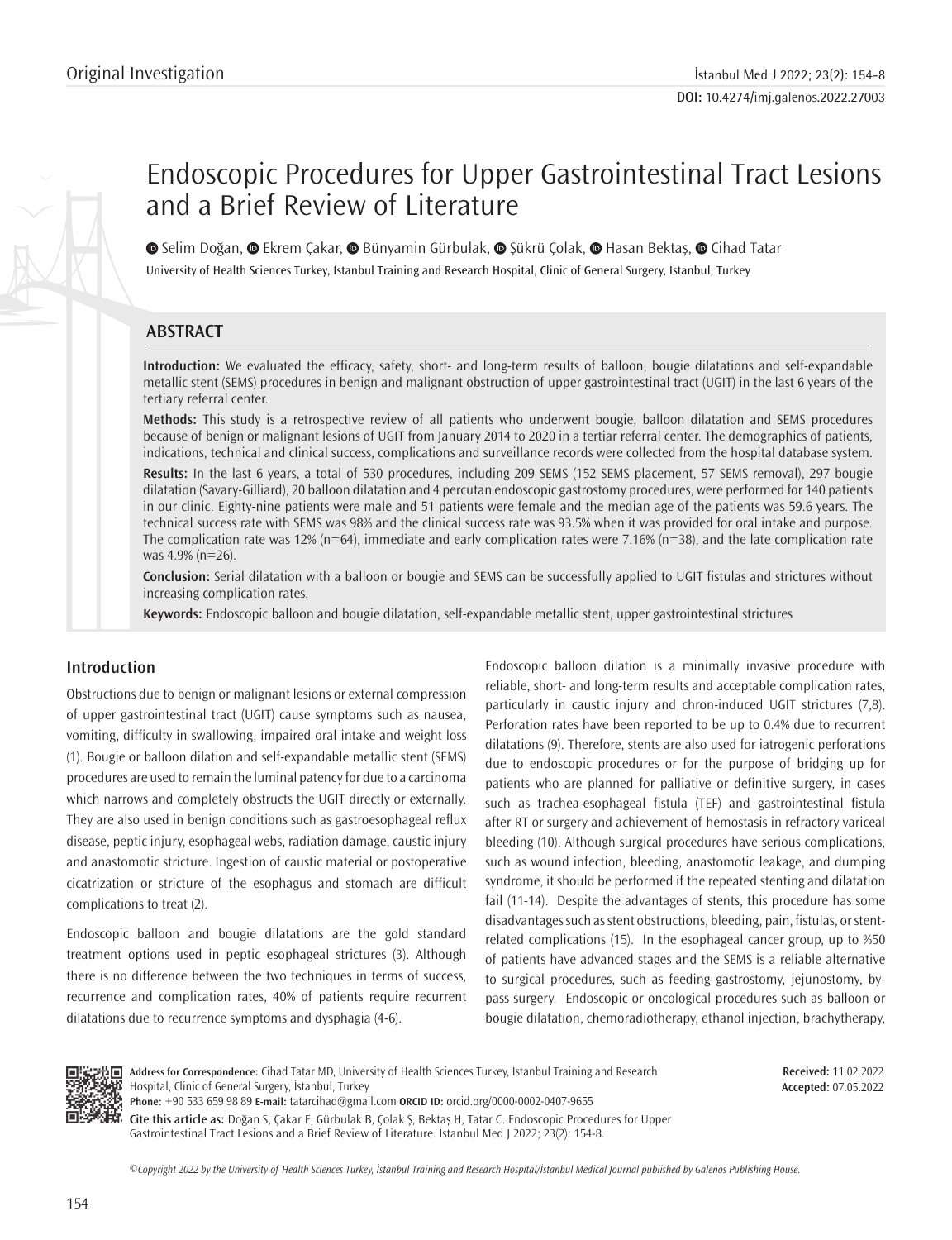endoluminal laser ablation and photodynamic therapy also used for palliative purposes (16-18).

This study aimed to evaluate the efficacy, safety, technical and clinical success with short- and long-term results of our experience with patients who have been successfully treated with balloon and bougie dilatations and SEMS procedures for the benign and malignant scatrization, stricture and fistula for UGIT considering current literature.

#### **Methods**

This study is a retrospective review of all patients who underwent bougie and balloon dilatation and SEMS procedures because of benign or malignant lesions of UGIT at a referral center from January 2014 to 2020. The demographics of patients, indications, technical and clinical success, complications, and surveillance records were collected from the hospital database system.

Technical success was defined as successful dilation of the stenosis, placement of the stent in the correct position for the purpose, and successful passage of the endoscope through the stenosis. Clinical success was defined as providing of the short- and long-term passage, closure of the fistula tract, and oral intake of the patient. In the long term, passage and stent patency were evaluated in patients who underwent stenting and dilatation. Complications were defined as perforation, bleeding and stent migration.

Dilatation or type of stent, width, length were chosen on the basis of preoperative clinical, radiologic, fluoroscopic, or endoscopic findings. Dilatation was performed initially by Savary-Gilliard 7 to 9 mm dilators over a guidewire and if necessary, the stent was deployed through the guidewire under the control of endoscopy or fluoroscopy. Stent positioning was confirmed by an endoscope or X-ray after deployment.

Covered stents were used for benign strictures or fistulas and were removed at the end of the  $6<sup>th</sup>$  week and non-covered stents were used under benign conditions and removed after 4<sup>th</sup> week in accordance of instutional policy. The degree of dysphagia and clinical success was evaluated by Cowling's scoring system before and after the procedure (Table 1) (19). Oral intake was initiated according to the patient's tolerance, within the first 24 hours with liquids and then progression to semisolid.

Complications such as perforation bleeding and stent migration during the procedure are described as procedural, complications seen in the first 24 hours were defined as immediate, complications seen in the first 72 hours were defined as early and complications seen after 72 hours, such as food impaction, migration, perforation, stent-related fistula have defined as late complications (20,21).

The local ethical committee approval was obtained from University of Health Sciences Turkey, İstanbul Training and Research Hospital (approval number: 2640, date: 25.12.2020). Well written detailed informed consent was obtained from all patients included in this study. Data were collected from a hospital database system under the control of administration. Funding This study was conducted according to with the Declaration of Helsinki.

#### **Statistical Analysis**

Descriptive statistical methods, such as mean  $\pm$  standard deviation and/ or median (minimum-maximum) and frequency and percentage, were used for data evaluation. The statistical analysis was performed using the Statistical Package for Social Sciences (SPSS®) software package for Windows, version 17.0 (SPSS Inc. Chicago, Illinois, USA).

#### **Results**

In the last 6 years, a total of 530 procedures were performed, including 209 SEMS (152 SEMS placement, 57 SEMS removal), 297 bougie dilatation (Savary-Gilliard), 20 balloon dilatation and 4 percutan endoscopic gastrostomy (PEG) procedures in 140 patients. Eighty-nine patients were male and 51 patients were female and the median age of the patients was 59.6 years.

In our series, 62 patients had esophageal tumors; 83 sessions of bougie dilatation, 4 sessions of balloon dilatation and 69 SEMS placement were performed. 17 sessions of bougie dilatation were performed in 13 patients due to proximal and distal esophageal web.

Fifty-one bougie dilatations and 13 SEMS procedures were performed in a patient with caustic material-related esophagus and gastric injury. Thirty-nine bougie dilatation and 17 SEMS procedures were performed in another patient with HSV esophagitis-induced stricture and TEF.

Five times balloon dilatations were performed in 4 patients for achalasia. Three times balloon dilatations were performed in 2 patients with stenosis following Nissen fundoplication.

There were 22 patients who underwent surgery and/or radiotherapy (RT) for hypofarenx and larynx cancer and 4 patients with RT-related stenosis. 73 bougie dilatation and 27 SEMS were performed in these cases.

Eleven patients underwent 11 SEMS procedures, 10 bougie dilatations and 1 PEG procedure due to the lung cancer related mediastinal invasion, esophageal compression and TEF.

Thirteen patients who underwent surgery for gastric cancer and gastric localized gastro-intestinal stromal tumor developed stricture of esophago-jejunostomy anastomosis and 3 of them, which considered inoperable, underwent 12 dilatation and 14 SEMS procedures. Eight balloon dilatations were performed in 6 patients due to pyloric stenosis and duodenal apical stenosis.

Stenting and dilation procedures failed in 8 patients (5.8%). When cowling dysphagia score was compared with pre- and post procedure, 3 patients receiving RT to the cervical region and 1 patient receiving RT due to lung tumor were achieved to feed with bougie dilatation followed

#### **Table 1. Cowling dysphagia scores**

| Score | Oral intake         | <b>Before the</b><br>procedure (n) | After the<br>procedure (n) |  |  |  |
|-------|---------------------|------------------------------------|----------------------------|--|--|--|
|       | Able to normal diet | 25                                 | 136                        |  |  |  |
|       | Semi-solid only     | 10                                 | $\Omega$                   |  |  |  |
|       | Liquid diet only    | 37                                 | $\Omega$                   |  |  |  |
|       | Complete dysphagia  | 68                                 | 64                         |  |  |  |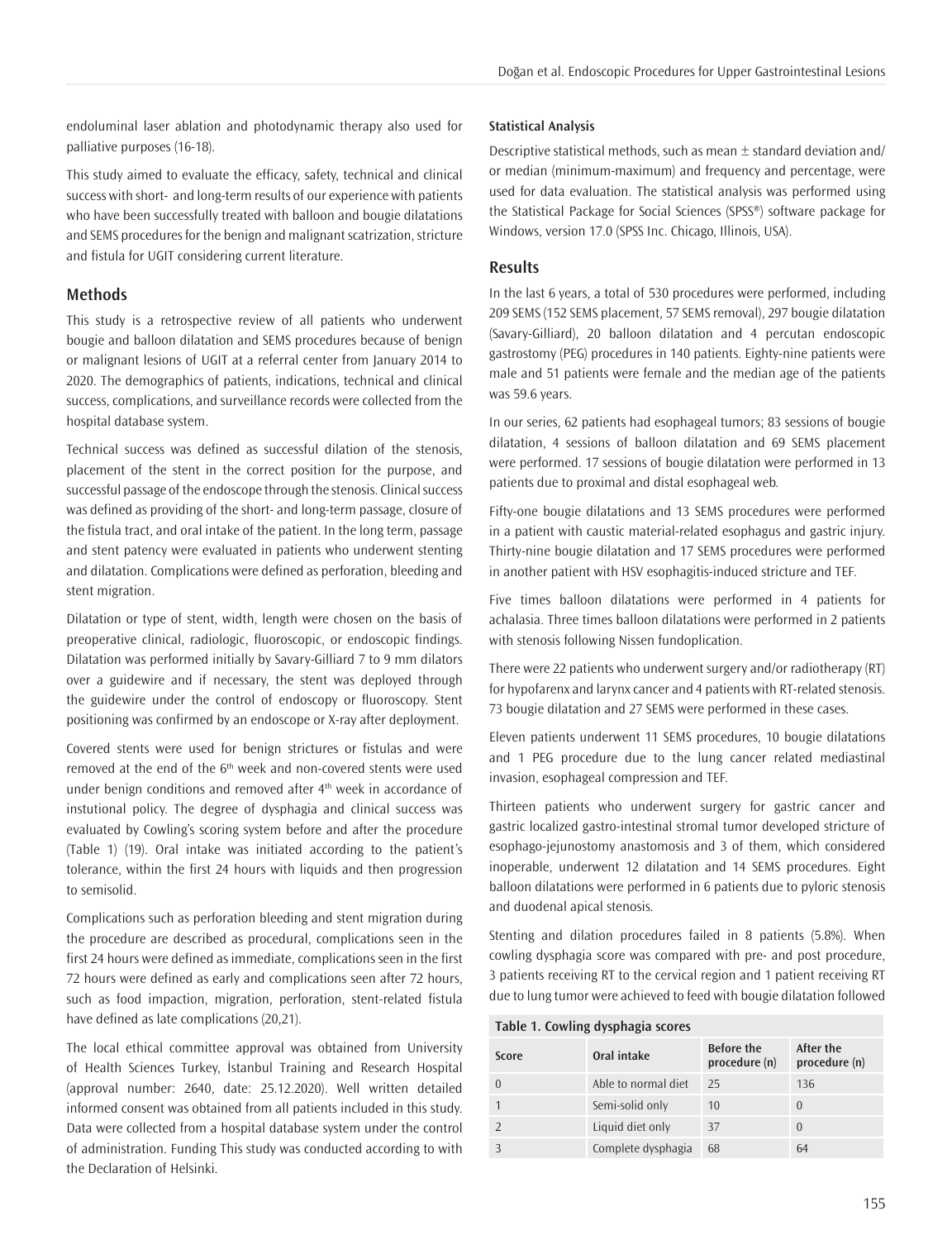by PEG procedure. Demographic information of the patients and interventions for lesions are summarized in (Table 2, 3). Complications are summarized in (Table 4).

In 3 patients, the stent could not be placed where it should be, and the procedure was repeated and the stent was properly placed. The technical success rate of passage through SEMS was 149 out of 152 (98%). The clinical success rate was 93.5% when oral intake and purposeful oriented were examined.

Balloon dilatation failed in 5 patients with duodenal apical stenosis and pyloric stenosis and these patients underwent surgery. Overgrowft developed in 9 patients on average 232.5 days. In 3 patients ingrowft developed and re-stenting procedure was performed.

#### **Discussion**

**Table 2. Esophageal lesions**

Endoscopic interventions such as balloon or bougie dilatation are recommended for treating benign peptic structures (3). SEMS is generally recommended for palliative or definitive purposes in benign conditions and patients with short life expectancy and when recurrent dilatation failures (22,23).

In our previous series, the overall complication rate was  $26\%$  (n=19), the immediate and early complication rates were  $9.6\%$  (n=7), and the late complication rate was 16.4% (n=12) (24). In this series, the overall complication rate was 12% (n=64), the immediate and early complication rates were 7.16% (n=38), and the late term complication rate was 4.9% (n=26). When these results are compared, we have seen that despite the increasing number of complicated procedures, our complication rates have decreased considerably with increased experience in the last 2 years.

Seventeen SEMS and 39 bougie dilatations were performed in the patient with HSV-induced esophagitis and 13 SEMS procedures were successfully performed in the patient with caustic material-induced injury.

These two patients had been followed up for 5 years because they did not want surgery and bougie dilatation was performed at intervals of 3-4 weeks and treatment was continued with intermittent SEMS procedures if it failed or needed. Our experience with these two patients; No matter how difficult the strictures, multiple SEMS and bougie dilatations can be used multiple times and persistently without increasing complications in the treatment of benign strictures.

| TUNIC 4. LJUPHUGCUI ICJIUNIJ     |                          |                          |                          |                                            |                           |                          |                            |                          |                  |                |                |                |                          |                          |        |        |
|----------------------------------|--------------------------|--------------------------|--------------------------|--------------------------------------------|---------------------------|--------------------------|----------------------------|--------------------------|------------------|----------------|----------------|----------------|--------------------------|--------------------------|--------|--------|
| Pathology                        | <b>Operability</b>       |                          |                          |                                            |                           |                          |                            |                          |                  |                |                |                |                          |                          |        |        |
|                                  | Yes $(n)$                | No(n)                    | placement (n)<br>Stent   | removal (n)<br>Stent                       | Balloon<br>dilatation (n) | Perfo-ration (n)         | Over-growft (n)            | Mig-ration (n)           | Mal-position (n) | Failure (n)    | Bleeding(n)    | HGAS(n)        | EJAS(n)                  | TEF(n)                   | EGF(n) | PEG(n) |
| Hypofarenx cancer                | $\overline{\phantom{a}}$ | $\overline{2}$           | $\overline{\phantom{a}}$ | $\overline{\phantom{a}}$                   | $\overline{3}$            | $\overline{\phantom{m}}$ |                            |                          |                  |                |                |                |                          |                          |        |        |
| Larynx (Ca)                      | 18                       | $\overline{2}$           | 28                       | 23                                         | 64                        | $\overline{a}$           | $\mathbf{1}$               | 3                        |                  | $\overline{2}$ |                | 3              |                          | $\overline{4}$           |        |        |
| Esophageal cancer (cervical)     | $\overline{\phantom{a}}$ | $\overline{3}$           | $\mathbf{1}$             | $\overline{\phantom{a}}$                   | 8                         | $\mathbf{1}$             | $\overline{\phantom{a}}$   | $\overline{\phantom{a}}$ |                  |                |                |                |                          |                          |        |        |
| Esophageal cancer (middle)       | 15                       | 11                       | 28                       | 5                                          | 72                        | $\overline{\phantom{a}}$ | $\overline{2}$             | $\overline{2}$           |                  |                |                | 9              |                          |                          |        |        |
| Esophageal cancer (distal)       | 5                        | 16                       | 28                       | $\mathbf{1}$                               | $\,6\,$                   | $\overline{\phantom{a}}$ | $\overline{7}$             | $\overline{1}$           |                  | $\mathbf{1}$   | $\overline{a}$ | $\overline{1}$ | $\overline{a}$           | $\mathbf{1}$             |        |        |
| EGJC                             | $\mathbf{1}$             | 10                       | 13                       | $\overline{\phantom{a}}$                   | 5                         | $\overline{a}$           | $\mathbf{1}$               |                          |                  |                |                |                |                          |                          |        |        |
| Lung cancer                      | $\overline{a}$           | 11                       | 10                       | $\overline{2}$                             | $\boldsymbol{9}$          | $\overline{a}$           | $\overline{\phantom{a}}$   | $\overline{2}$           |                  |                |                |                |                          | $\mathbf{1}$             |        |        |
| RT-induced stricture (tyroid Ca) | $\overline{\phantom{a}}$ | $\overline{\phantom{a}}$ | $\overline{\phantom{a}}$ | $\mathbf{1}$                               | 5                         | $\overline{\phantom{a}}$ | $\overline{\phantom{a}}$   | $\mathbf{1}$             |                  |                |                |                |                          |                          |        |        |
| Proximal esophageal web          | $\centerdot$             | $\overline{\phantom{a}}$ | $\overline{\phantom{a}}$ | $\overline{\phantom{a}}$                   | 14                        | $\overline{\phantom{a}}$ | $\overline{\phantom{a}}$   |                          |                  |                |                |                |                          |                          |        |        |
| Schatzki's ring                  | $\overline{\phantom{a}}$ | $\overline{\phantom{a}}$ | $\overline{\phantom{a}}$ | $\overline{\phantom{a}}$                   | $\overline{4}$            | $\overline{\phantom{a}}$ |                            |                          |                  |                |                |                |                          |                          |        |        |
| Achalasia                        | $\overline{\phantom{a}}$ | $\overline{\phantom{a}}$ | $\overline{\phantom{a}}$ | $\overline{a}$                             | 5                         | $\overline{a}$           |                            |                          |                  |                |                |                |                          |                          |        |        |
| Nissen fundoplication stricture  | $\mathbf{1}$             | $\overline{\phantom{a}}$ | $\overline{\phantom{a}}$ | $\overline{\phantom{a}}$                   | $\overline{3}$            | $\overline{\phantom{a}}$ | $\overline{\phantom{a}}$   | $\overline{\phantom{a}}$ |                  |                |                |                | $\overline{\phantom{a}}$ | $\overline{\phantom{a}}$ |        |        |
| Caustic injury                   | $\overline{\phantom{a}}$ | $\mathbf{1}$             | 13                       | 11                                         | 51                        | $\overline{\phantom{a}}$ | $\overline{a}$             | $\overline{\phantom{a}}$ |                  |                |                |                | $\overline{\phantom{a}}$ | $\mathbf{1}$             |        |        |
| <b>HSV Esophagitis</b>           | $\overline{\phantom{a}}$ | $\mathbf{1}$             | 17                       | 13                                         | 39                        | $\overline{a}$           |                            |                          |                  |                |                |                |                          | $\mathbf{1}$             |        |        |
| $1 - 1 - 1 - 1$<br>$\sim$ $\sim$ |                          |                          |                          | <b>Contract Contract Contract Contract</b> |                           |                          | $\cdots$ $\cdots$ $\cdots$ |                          |                  |                |                |                |                          |                          |        |        |

\*EGJC: Esophago-gastric junction cancer, HGAS: Hypopharingo-gastostomy anastomosis stricture, TEF: Tracheo-esophageal fistula, EJAS: Esophago-jejunostomy anastomosis stricture, EGF:<br>Esophago-gastrostomy fistula, EJF: Esoph

#### **Table 3. Gastric lesions**

| Pathology                                                                                                       | <b>Operability</b> |       | <b>Stent</b>  | <b>Stent</b> | <b>Balloon</b> | Overgrowft | Migration | <b>Malposition</b> | Failure | <b>EJAS</b> | EIF |
|-----------------------------------------------------------------------------------------------------------------|--------------------|-------|---------------|--------------|----------------|------------|-----------|--------------------|---------|-------------|-----|
|                                                                                                                 | Yes $(n)$          | No(n) | placement (n) | removal (n)  | dilatation (n) | (n)        | (n)       | (n)                | (n)     | (n)         | (n) |
| GIST                                                                                                            |                    |       |               |              |                |            |           |                    |         |             |     |
| Gastric cancer                                                                                                  |                    |       |               |              |                |            |           |                    |         |             |     |
| Pylor stenosis                                                                                                  |                    |       |               |              |                |            |           |                    |         |             |     |
| the contract of the contract of the contract of the contract of the contract of the contract of the contract of |                    |       |               |              |                |            |           |                    |         |             |     |

\* GIST: Gastrointestinal stromal tumor, EJAS: Esophago-jejunostomy anastomosis stricture, EJF: Esophago-jejunostomy fistula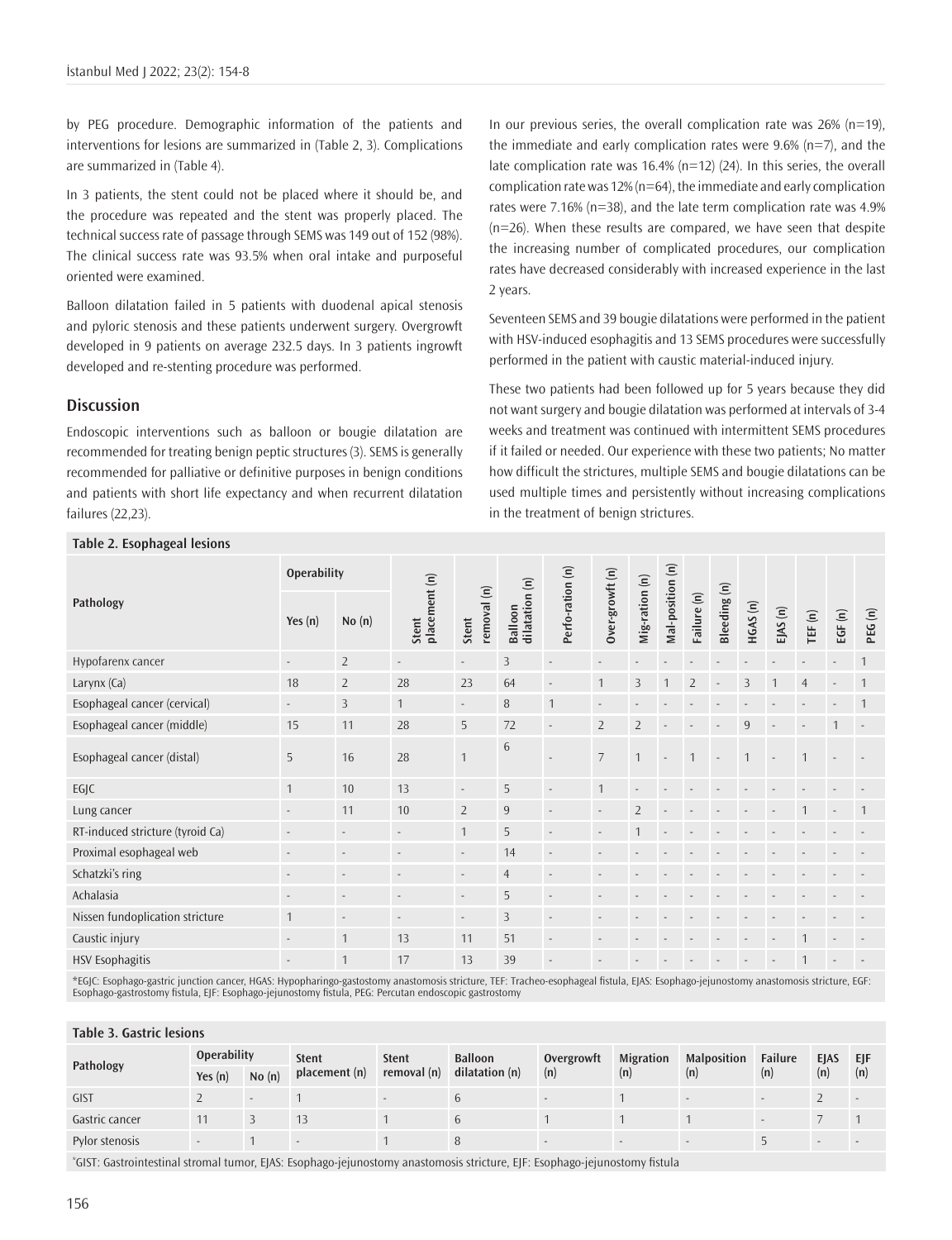| Table 4. Complications of endoscopic procedures |                                    |                      |                       |  |  |  |  |  |  |
|-------------------------------------------------|------------------------------------|----------------------|-----------------------|--|--|--|--|--|--|
| <b>Complications</b>                            | <b>Immediate</b><br>$(5.84\%) (n)$ | Early<br>(1.32%) (n) | Late<br>$(4.9\%) (n)$ |  |  |  |  |  |  |
| Perforation                                     | $\overline{2}$                     |                      |                       |  |  |  |  |  |  |
| Hemorrhage                                      | 15                                 |                      |                       |  |  |  |  |  |  |
| Malposition                                     | 6                                  |                      |                       |  |  |  |  |  |  |
| Migration                                       |                                    | 5                    | 6                     |  |  |  |  |  |  |
| Food Impaction                                  | $\overline{a}$                     |                      | $\overline{4}$        |  |  |  |  |  |  |
| Over/ingrowft                                   | $\overline{\phantom{a}}$           |                      | 12                    |  |  |  |  |  |  |
| Fistula                                         |                                    | $\overline{2}$       | $\overline{4}$        |  |  |  |  |  |  |
| Failure                                         | 8                                  |                      | $\overline{a}$        |  |  |  |  |  |  |
| *Retrosternal pain                              |                                    | 128                  |                       |  |  |  |  |  |  |

### **Table 4. Complications of endoscopic procedures**

We have also evaluated esophageal and gastric strictures separately, and we believe that balloon dilatation fails, especially in gastric localized strictures and duodenal apical stenosis and surgical treatment should be performed for these patients.

Caustic induced damage is more difficult to treat than other benign strictures and requires multiple dilatations (25,26). In a study examining the effectiveness of multiple balloon dilatations in caustic induced gastric outlet obstructions, a clinical success rate of 97.3% was reported  $(27)$ .

In a cohort study examining the results of balloon dilatation in patients with crohn disease-associated upper GIT stricture, multiple use of balloon dilatation to the same stenotic segment was shown to be safe and effective and did not increase the complication rate (28). Although this study was conducted in a specific patient group such as crohn disease, it was shown that multiple dilatations can be successfully performed without increasing the complication rates.

When the partial and full-covered SEMS (FC-SEMS) are compared according to migration rates, it is reported as 36% versus 12% (9,29). The most common complication in our patients was pain that responded to analgesics, especially after stenting and which was reported 16.2% rate in the literature (27).

Iatrogenic esophageal perforations are life-treating complications of endoscopic procedures and FC-SEMS placement and drainage are the treatment option. We encountered 2 cases and one of them was improved with FC-SEMS.

Pharyngo-esophageal strictures (PES) is a frequent cause of dysphagia in head and neck cancer patients. Although the exact prevalence is unknown, several retrospective series estimates that upper cervical stricture is present in 1% to 23% of the cases. The initial approach to PES is endoscopic dilatation, with a reported success rate ranging from 76% to 96% (30,31).

What do our results contribute to the literature? Especially with the experience has obtained from 2 patients, we found that stent and bougie dilatations can be performed in series without major complications in benign strictures and the most successful segments for bougie dilatations are hypopharingo-gastrostomy and gastro-enterostomy anastomosis strictures.

In addition, we demonstrated that multiple stent and dilatation procedures, which we performed especially in 2 patients, could be performed safely in the long term, and were not an alternative to surgery, and were mandatory because of the unwillingness of the patients for surgical treatment. However, these procedures have shown that multiple bougie dilatation and stenting can be performed safely in such patients.

#### **Study Limitations**

This study has several limitations that should be acknowledged. First, we didexperienced of intra-lesionar steroid injection, which reported that the success rates were significantly increased when was applied with dilatation, especially in refractory benign strictures and causticinduced injury (32). Also, we have no experience with the method that sphincterotoms or needle-knife radial incisions combined with balloon dilatation, used for refractory pyloric stenosis (33-35).

#### **Conclusion**

Balloon or bougie serial dilatation and self-expendable metallic stent can successfully treat fistulas and strictures without increasing complication rates and can eliminate the need for emergency or definitive surgery.

**Ethics Committee Approval:** The local ethical committee approval was obtained from University of Health Sciences Turkey, İstanbul Training and Research Hospital (approval number: 2640, date: 25.12.2020).

**Informed Consent:** Well written detailed informed consent was obtained from all patients included in this study.

**Peer-review:** Externally peer-reviewed.

**Authorship Contributions:** Surgical and Medical Practices - S.D., E.Ç., B.G., Ş.Ç., H.B., C.T.; Concept - S.D., H.B.; Design - E.Ç., Ş.Ç.; Data Collection or Processing - S.D., E.Ç., B.G., Ş.Ç., H.B., C.T.; Analysis or Interpretation - S.D., E.Ç., C.T.; Literature Search - S.D., E.Ç., B.G., Ş.Ç., C.T.; Writing - S.D.

**Conflict of Interest:** No conflict of interest was declared by the authors.

**Financial Disclosure:** The authors declared that this study received no financial support.

#### **References**

- 1. Didden P, Spaander MC, Bruno MJ, Kuipers EJ. Esophageal stents in malignant and benign disorders. Curr Gastroenterol Rep 2013; 15: 319-20.
- 2. Contini S, Scarpignato C. Caustic injury of the upper gastrointestinal tract: a comprehensive review. World J Gastroenterol 2013; 19: 3918-30.
- 3. Sami SS, Haboubi HN, Ang Y, Boger P, Bhandari P, Caestecker J, et al. UK guidelines on oesophageal dilatation in clinical practice. Gut 2018; 67: 1000-23.
- 4. Buyukkarabacak BY, Taslak SA, Pirzirenli MG, Basoglu A. Recurrent dilatation in resistant benign esophageal strictures: timing is significant. Turk J Med Sci 2016; 46: 79-83.
- 5. Saeed ZA, Winchester CB, Ferro PS, Michaletz PA, Schwartz JT, Graham DY. Prospective randomized comparison of polyvinyl bougies and through-thescope balloons for dilation of peptic strictures of the esophagus. Gastrointest Endosc 1995; 41: 189-95.
- 6. Kabbaj N, Salihoun M, Chaoui Z, Acharki M, Amrani N. Safety and outcome using endoscopic dilatation for benign esophageal stricture without fluoroscopy. World J Gastrointest Pharmacol Ther 2011; 2: 46-9.